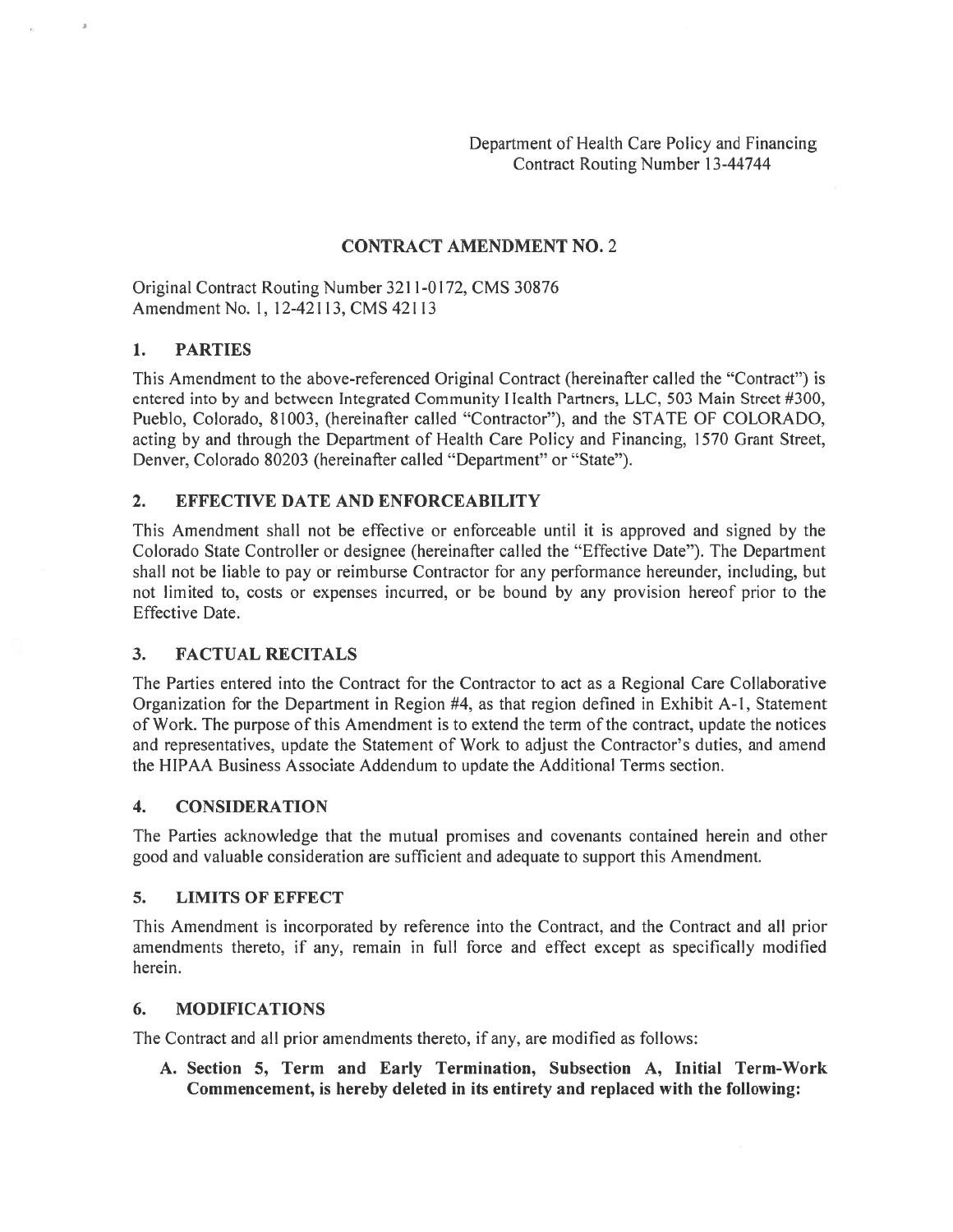A. The Parties' respective performances under this Contract shall commence on the the Effective Date. This Contract shall expire on June 30, 2013, unless sooner terminated or further extended as specified elsewhere herein.

## B. Section 16, Notices and Representatives, is hereby deleted in its entirety and replaced with the following:

## 16. NOTICES AND REPRESENTATIVES

Each individual identified below is the principal representative of the designating Party. All notices required to be given hereunder shall be hand delivered with receipt required or sent by certified or registered mail to such Party's principal representative at the address set forth below. In addition to, but not in lieu of, <sup>a</sup> hard-copy notice, notice also may be sent by e-mail to the <sup>e</sup> mail addresses, if any, set forth below. Either Party may from time to time designate by written notice substitute addresses or persons to whom such notices shall be sent. Unless otherwise provided herein, all notices shall be effective upon receipt.

| For the State:             | <b>Bill Heller</b>                             |
|----------------------------|------------------------------------------------|
|                            | Department of Health Care Policy and Financing |
|                            | 1570 Grant Street                              |
|                            | Denver, CO 80203                               |
|                            | william.heller@state.co.us                     |
|                            |                                                |
| <b>For the Contractor:</b> | Donna Mills, Chief Executive Officer           |
|                            | Integrated Community Health Partners, LLC      |
|                            | 503 Main Street, #300                          |

## C. HIPAA Business Associate Addendum, Section 15, Representatives and Notices, Subsection b, Notices, is hereby deleted in its entirety and replaced with the following:

Pueblo, CO 81003

b. Notices. All required notices shall be in writing and shall be hand delivered or given by certified or registered mail to the representatives at the addresses set forth below.

### State/Covered Entity Representative:

| Name:       | <b>Bill Heller</b>                             |
|-------------|------------------------------------------------|
| Title:      | Director, CHP+ and Medicaid Programs Division  |
| Department: | Department of Health Care Policy and Financing |
| Address:    | 1570 Grant Street, Denver, CO 80203            |

### Contractor/Business Associate Representative:

| Name:    | Donna Mills                               |
|----------|-------------------------------------------|
| Title:   | Chief Executive Officer                   |
| Company: | Integrated Community Health Partners, LLC |
| Address: | 503 Main Street #300, Pueblo, CO 810003   |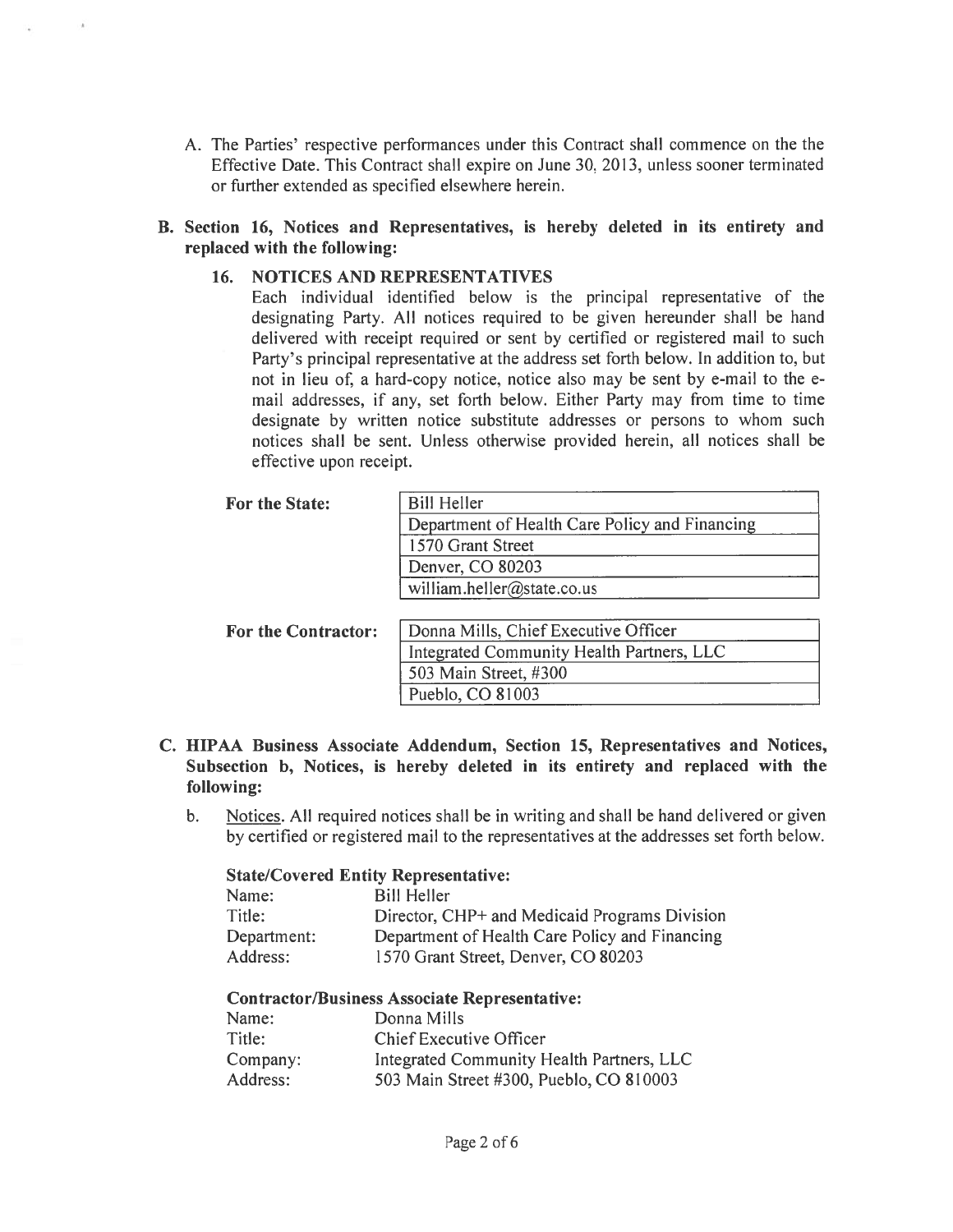## D. HIPAA Business Associate Addendum, Attachment A, Section 6, Additional Terms, is hereby deleted in its entirety and replaced with the following:

The Contractor shall notify the Department, in writing, thirty (30) days prior to executing <sup>a</sup> contract with <sup>a</sup> subcontractor which meets the definition of business associate under HIPAA. The contract with the subcontractor shall include the provision of <sup>a</sup> business associate agreemen<sup>t</sup> (BAA) which outlines the necessary safeguards that the subcontractor must have in place to protect confidentiality, integrity and availability of Department PHI. The Department retains the right to reques<sup>t</sup> <sup>a</sup> copy of the subcontractor's information security plan at any time.

The Contractor is expected to coordinate care and services with BHOs, SEPs, and any other business associate of the Department that is contracted with the State to provide health care services, suppor<sup>t</sup> services, case management, and/or care coordination to Medicaid recipients as par<sup>t</sup> of the ACC. The Contractor is expected to share data with these entities necessary to perform comprehensive care coordination as outlined in the Contract. Only the minimum dataset necessary to effectuate the task or goals may be shared with these entities.

## E. Exhibit A-i, Section 3.2, Client Contact Responsibilities, Subsection 3.2.3, is hereby deleted in its entirety and replaced with the following:

3.2.3 The Contractor shall assist any RCCO member who contacts the Contractor, including RCCO members not in the Contractor's region who need assistance with contracting his/her PCMP and/or RCCO. The Department will provide data to the RCCO on all ACC members for this purpose. If the member does not have <sup>a</sup> PCMP, the Contractor shall assist the client in identifying <sup>a</sup> PCMP and making that selection with the enrollment broker.

# F. Exhibit A-i, Section 6.4, Care Coordination, Subsection 6.4.3.1.4.2, is hereby deleted in its entirely and replaced with the following:

6.4.3.1.4.2 In all instances in which <sup>a</sup> Member has missed an initial appointment, the Contractor or Contractor's designee shall have <sup>a</sup> system for assisting Members in keeping scheduled appointments including <sup>a</sup> system for resolving barriers to care such as transportation or day care issues.

## G. Exhibit A-i, Section 7.2, Expansion Phase Performance Metrics, Subsection 7.2.2, is hereby deleted in its entirety and replaced with the following:

7.2.2. The Department will use three performance targets to measure the Contractor during the first year of the Expansion Phase. The three performance targets will be Emergency Room Visits per 1,000 Full Time Enrollees (FTEs), Hospital Readmissions per 1,000 FTEs, and Outpatient Service Utilization of MRIs and CT Scans per 1,000 FTEs. The performance target goals will be the same as those described in the Section 9.2, Incentive Payments. The baseline for all performance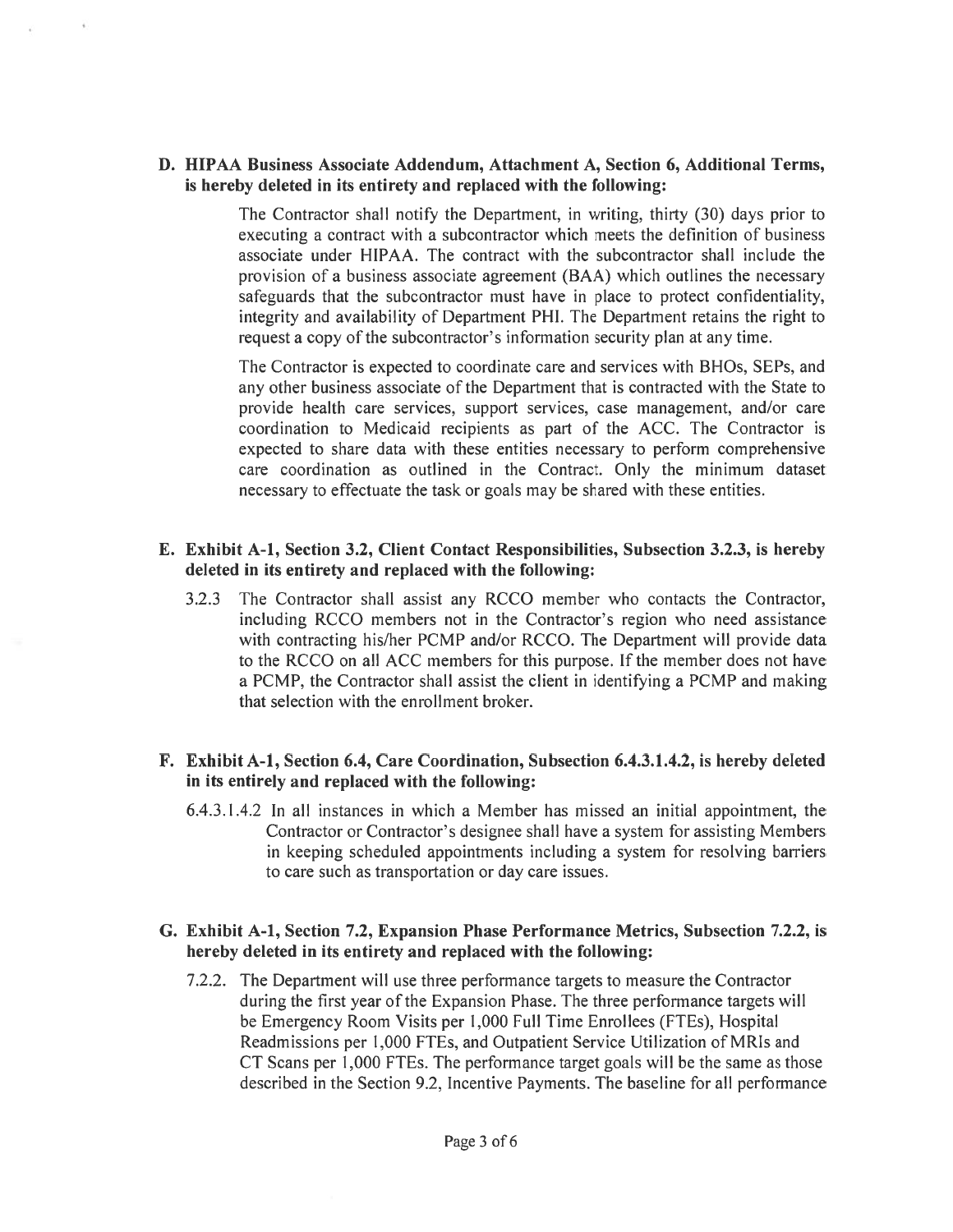targets listed in the following table shall be calculated based on the most recently available twelve (12) month period by the Department utilizing methodology that is fully disclosed to the Contractor in advance, with opportunity for consideration of comments submitted by the Contractor prior to finalization of the methodology by the Department.

- H. Exhibit A-1, Section 7.4, Feedback and Innovation, Subsection 7.4.1.6.1 and Subsection 7.4.1.6.2. are hereby deleted in their entirety and replaced with the following:
	- 7.4.6.1 DELIVERABLE: Posted meeting minutes, meeting information for upcoming meetings, and the name and direct phone number of <sup>a</sup> contact person on the Contractor's website.
	- 7.4.6.2 DUE: Ten (10) business days from the date of the meeting.

## I. Exhibit A-i, Section 9.2, Incentive Payment Program, Subsection 9.2.2.1, Incentive Payment Table, is hereby deleted in its entirety and replaced with the following:

| <b>Measurement Area</b>                     |                                                                                                             | <b>Performance Target</b><br><b>Percentage Improvement</b>                                                                                 | <b>Total Incentive Payment</b>                                         |  |
|---------------------------------------------|-------------------------------------------------------------------------------------------------------------|--------------------------------------------------------------------------------------------------------------------------------------------|------------------------------------------------------------------------|--|
|                                             | A. Emergency Room Visits                                                                                    | <b>Level 1 Target: Total Emergency</b><br>Room Visits reduced at least 1.0%<br>and less than 5.0% below baseline                           | Level 1 Target: 66% of the Full<br>Amount                              |  |
| per 1,000 Full Time<br>Enrollees (FTEs)     | Level 2 Target: Total Emergency<br>Room Visits reduced between 5.0%<br>or more below baseline               | Level 2 Target: 100% of the Full<br>Amount<br>Full Amount: \$0.33 PMPM                                                                     |                                                                        |  |
| B. Hospital Re-admissions<br>per 1,000 FTEs | Level 1 Target: Total Hospital Re-<br>admissions reduced at least 1.0%<br>and less than 5.0% below baseline | Level 1 Target: 66% of the Full<br>Amount<br>Level 2 Target: 100% of the Full                                                              |                                                                        |  |
|                                             |                                                                                                             | Level 2 Target: Total Hospital Re-<br>admissions reduced between 5.0%<br>or more below baseline                                            | Amount<br>Full Amount: \$0.33 PMPM                                     |  |
|                                             | C. Outpatient Service                                                                                       | Level 1 Target: Total Outpatient<br>Service Utilization of MRIs and CT<br>scans reduced at least 1.0% and less<br>than 5.0% below baseline | Level 1 Target: 66% of the Full<br>Amount                              |  |
|                                             | Utilization of MRIs and<br>CT scans per 1,000 FTEs                                                          | <b>Level 2 Target: Total Outpatient</b><br>Service Utilization of MRIs and CT<br>scans reduced between 5.0% or<br>more below baseline      | Level 2 Target: 100% of the Full<br>Amount<br>Full Amount: \$0.33 PMPM |  |

9.2.2.1. Incentive Payment Table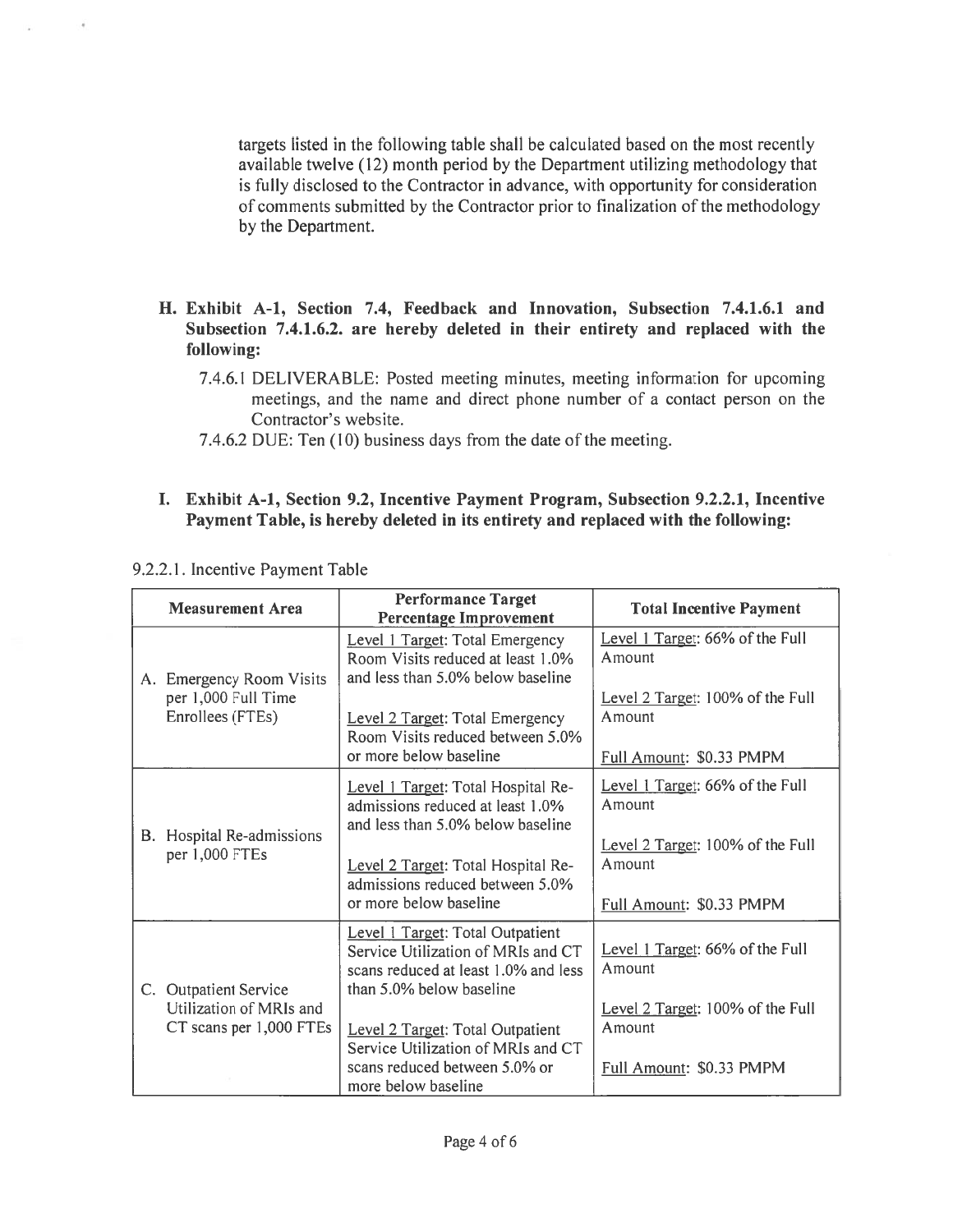# 7. START DATE

This Amendment shall take effect on the later of its Effective Date or July 1,2012.

# 8. ORDER OF PRECEDENCE

Except for the Special Provisions and the HIPAA Business Associates Addendum, in the event of any conflict, inconsistency, variance, or contradiction between the provisions of this Amendment and any of the provisions of the Contract, the provisions of this Amendment shall in all respects supersede, govern, and control. The most recent version of the Special Provisions incorporated into the Contract or any amendment shall always control other provisions in the Contract or any amendments.

# 9. AVAILABLE FUNDS

Financial obligations of the state payable after the current fiscal year are contingent upon funds for that purpose being appropriated, budgeted, or otherwise made available to the Department by the federal government, state governmen<sup>t</sup> and/or grantor.

# REMAINDER OF THIS PAGE INTENTIONALLY LEFT BLANK